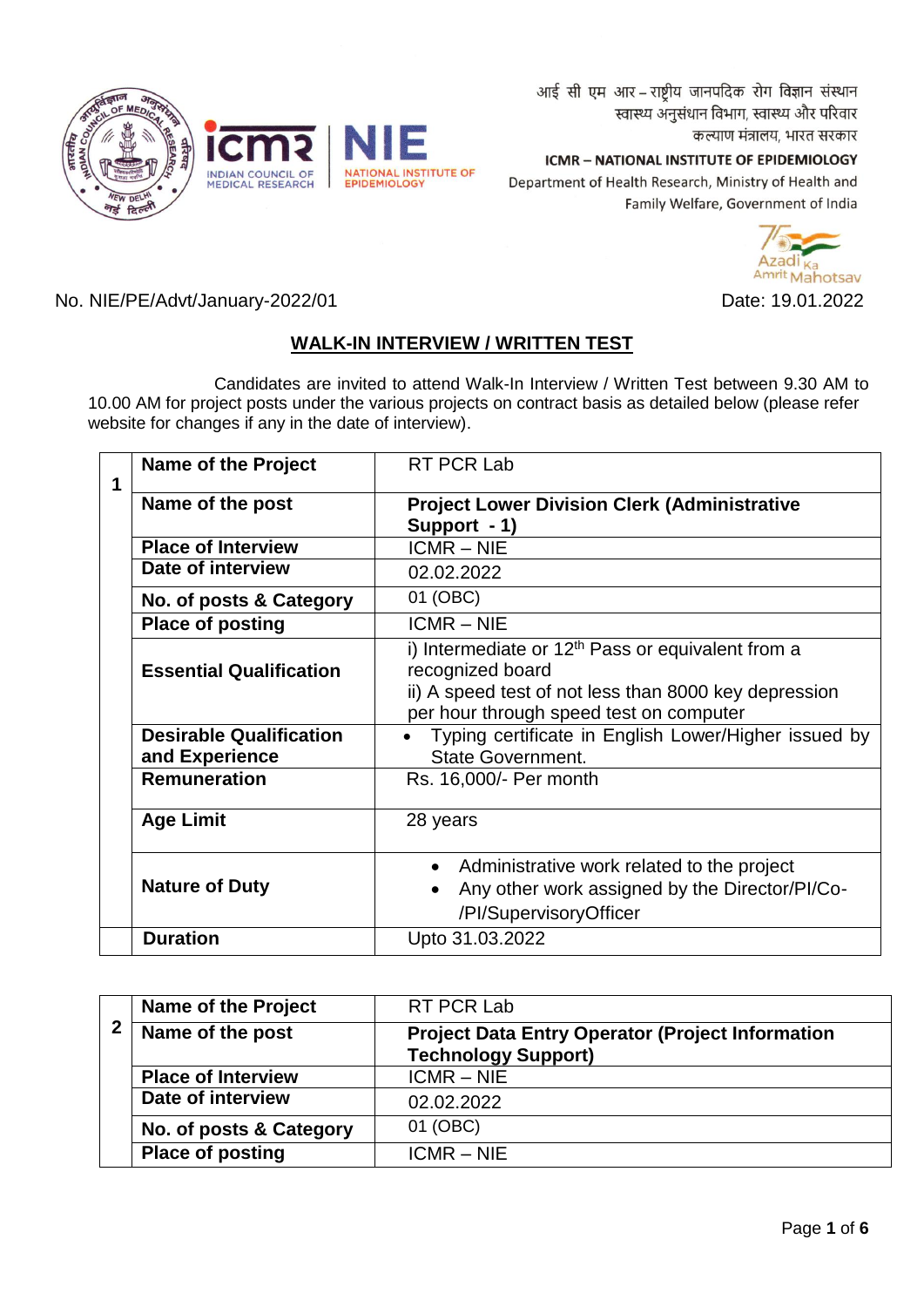| <b>Essential Qualification</b> | i) Intermediate or $12th$ Pass or equivalent from a<br>recognized board<br>ii) A speed test of not less than 8000 key depression<br>per hour through speed test on computer |  |  |
|--------------------------------|-----------------------------------------------------------------------------------------------------------------------------------------------------------------------------|--|--|
| <b>Desirable Qualification</b> | • Typing certificate in English Lower/Higher issued by                                                                                                                      |  |  |
| and Experience                 | <b>State Government.</b>                                                                                                                                                    |  |  |
| <b>Remuneration</b>            | Rs. 17,000/- Per month                                                                                                                                                      |  |  |
| <b>Age Limit</b>               | 28 years                                                                                                                                                                    |  |  |
|                                | Administrative work related to the project<br>$\bullet$                                                                                                                     |  |  |
| <b>Nature of Duty</b>          | Any other work assigned by the Director/PI/Co-                                                                                                                              |  |  |
|                                | /PI/SupervisoryOfficer                                                                                                                                                      |  |  |
| <b>Duration</b>                | Upto 31.03.2022                                                                                                                                                             |  |  |

# **Instructions to the candidates for Walk in Interview**

- 1. Please bring the filled in application with one set of photocopy of qualification and experience and other testimonials.
- 2. Candidate should submit all certificates / testimonials in original for verification. Candidates who fail to bring the Original Certificates for written test / Interview will not be considered**.**
- 3. Age relaxation is admissible in respect of OBC candidates, Retrenched Government Employees, Departmental Candidates (including projects) in accordance with the instructions issued by the Central Government from time to time.
- 4. Experience certificate should clearly indicate the nature of duty during the period of employment. Appointment order, pay slip and offer of appointment will not be accepted in place of experience certificate. Experience certificate should contain salary per month and duration.
- 5. No-Objection Certificate from the current employer (for Govt./AB/PSU Servants only).
- 6. The above said post is Contractual for the duration offered. The appointment may be renewed after every specific period of time subject to satisfactory performance and project requirement.
- 7. The incumbents selected will have no claim for regular appointments under NIE/ICMR or continuation of his/her services in any other project.
- 8. TA/DA will not be paid by NIE for attending the written test/interview.
- 9. The Director, ICMR-NIE reserves the right to increase or decrease the number of posts or cancel the recruitment or re-advertise the posts, without assigning any reasons thereof, no further correspondence will be entertained in this regard.
- 10. Any further information may be downloaded from ICMR-NIE website (Careers) which will be updated from time to time.
- 11. **Date of Walk-in Interview may be changed due to administrative reasons, hence, candidates are advised to check website before appearing Walk-in Interview.**

The Director/Selection Committee has the right to accept / reject any application without assigning any reason thereof.

*Canvassing and bringing pressure in any form for short listing, interview and employment will be a disqualification and barred from selection process.*

# **DIRECTOR**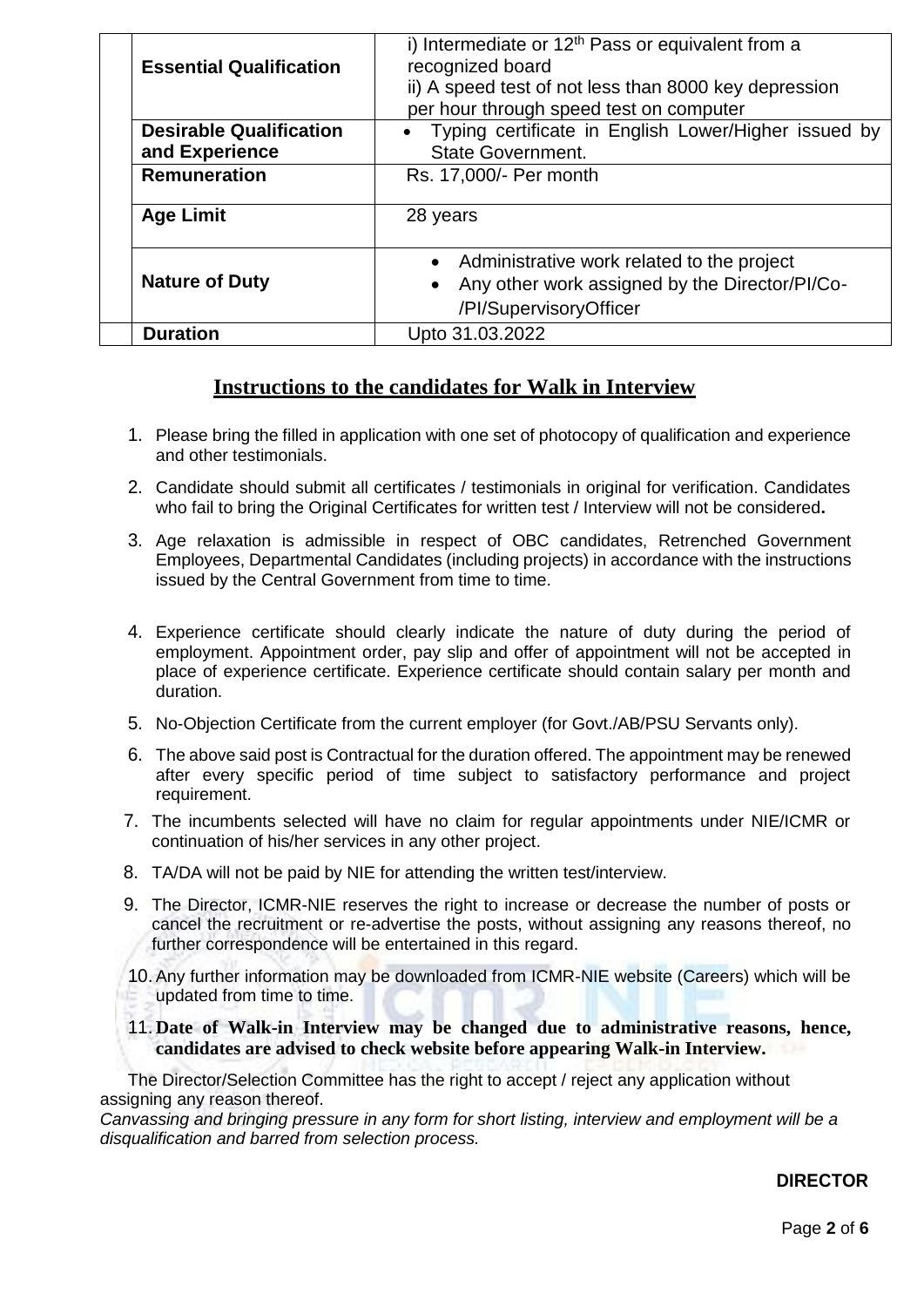### **APPLICATION FORM FOR THE PROJECT POST**

# **ICMR-NATIONAL INSTITUTE OF EPIDEMIOLOGY**

Second Main Road, TNHB, Ayapakkam, Chennai – 600 077

**Application for the post:**

RECENT PASSPORT

> SIZE COLOUR PHOTO

Project: **Project: Project: Project: Project: Project: Project: Project: Project: Project: Project: Project: Project: Project: Project: Project: Project: Project: Project: Project: Pro** 

| 1)  | Name (full in block letters)                      |                                                                                                                      |  |  |
|-----|---------------------------------------------------|----------------------------------------------------------------------------------------------------------------------|--|--|
| 2)  | <b>Father's Name</b>                              |                                                                                                                      |  |  |
| 3)  | <b>Mother's Name</b>                              |                                                                                                                      |  |  |
| 4)  | Date of birth(dd/mm/yyyy)                         | ---------Years<br>--------Months<br>Days                                                                             |  |  |
| 5)  | <b>Sex</b>                                        |                                                                                                                      |  |  |
| 6)  | Applying under SC /ST /<br><b>OBC/EWS/General</b> | General/SC/ST/OBC/EWS(Circle the appropriate)                                                                        |  |  |
| 7)  | Are you Physically handicapped                    | YES /NO                                                                                                              |  |  |
| 8)  | <b>Address for communication</b><br>with pin code | <b>Applicant Name:</b><br>$S/O/D/O/C/O$ :<br>Door No:<br>Street:<br>Village/Town:<br>Post:<br>District:<br>Pin code: |  |  |
| 9)  | Mobile/Phone No.<br>for contact                   |                                                                                                                      |  |  |
| 10) | <b>Email ID (mandatory)</b>                       |                                                                                                                      |  |  |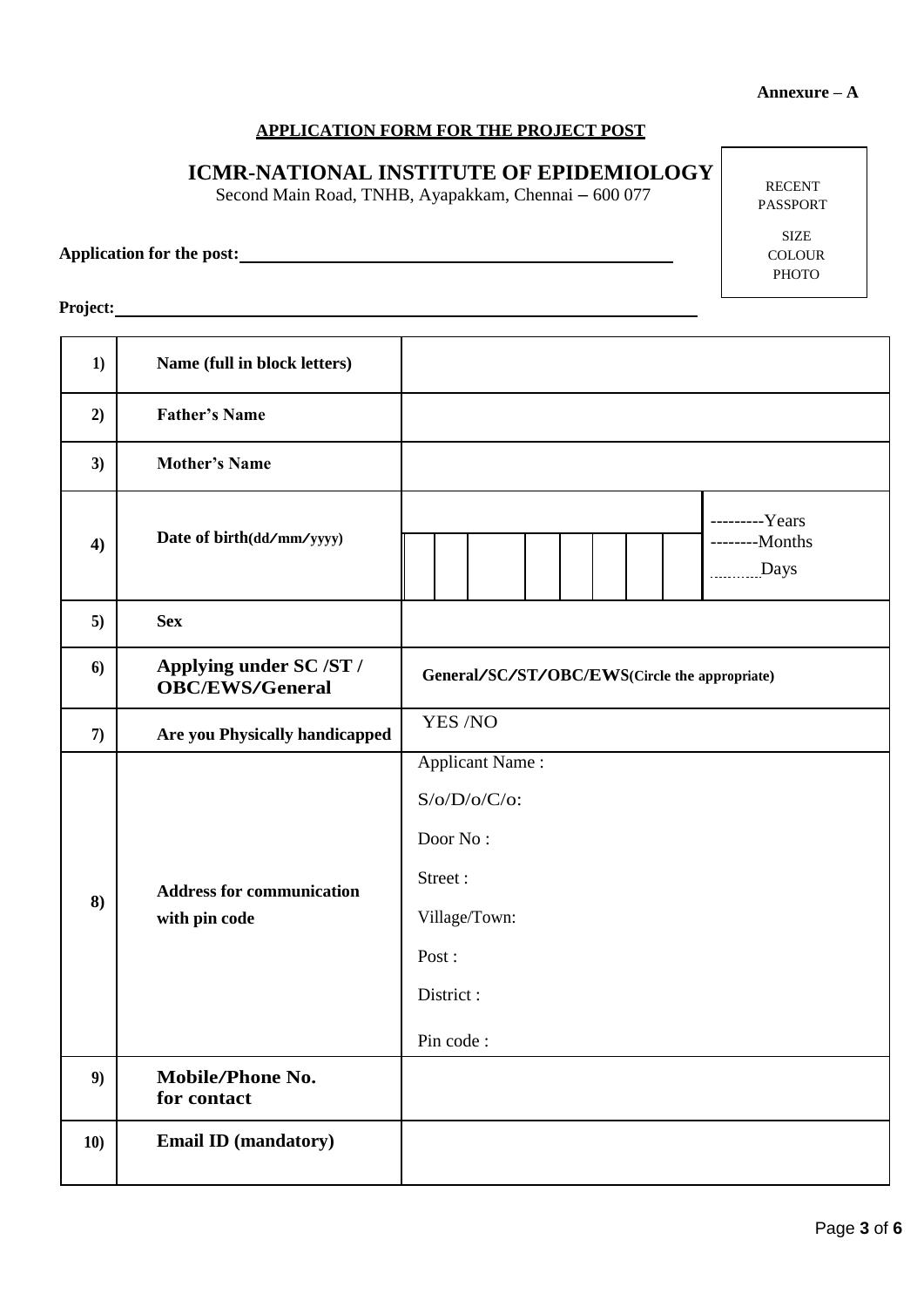## **11) Educational Qualifications**

| No. | <b>Exam Passed</b> | <b>Board /University</b> | Year of<br><b>Passing</b> | % of Marks |  |
|-----|--------------------|--------------------------|---------------------------|------------|--|
|     |                    |                          |                           |            |  |
|     |                    |                          |                           |            |  |
|     |                    |                          |                           |            |  |
|     |                    |                          |                           |            |  |
|     |                    |                          |                           |            |  |
|     |                    |                          |                           |            |  |

#### **12) Experience**

| Sl.<br>N <sub>o</sub> | <b>Name of the Institution</b>                           | <b>Nature of</b><br>employment* | Date of<br>joining | Date of<br>leaving | <b>Years</b> | <b>Months</b> | <b>Days</b> |
|-----------------------|----------------------------------------------------------|---------------------------------|--------------------|--------------------|--------------|---------------|-------------|
|                       |                                                          |                                 |                    |                    |              |               |             |
|                       |                                                          |                                 |                    |                    |              |               |             |
|                       |                                                          |                                 |                    |                    |              |               |             |
|                       |                                                          |                                 |                    |                    |              |               |             |
|                       |                                                          |                                 |                    |                    |              |               |             |
|                       | <b>Total</b>                                             |                                 |                    |                    |              |               |             |
|                       | * Provide Certificate of proof in support of your claim. |                                 |                    |                    |              |               |             |

**13) Publications (attach separate sheet, if space is not enough)** 

| Sl.<br>No. | Title of the paper | Name of the journal | First/co/<br>corresponding<br>author | <b>Impact Factor</b> |
|------------|--------------------|---------------------|--------------------------------------|----------------------|
|            |                    |                     |                                      |                      |
|            |                    |                     |                                      |                      |
|            |                    |                     |                                      |                      |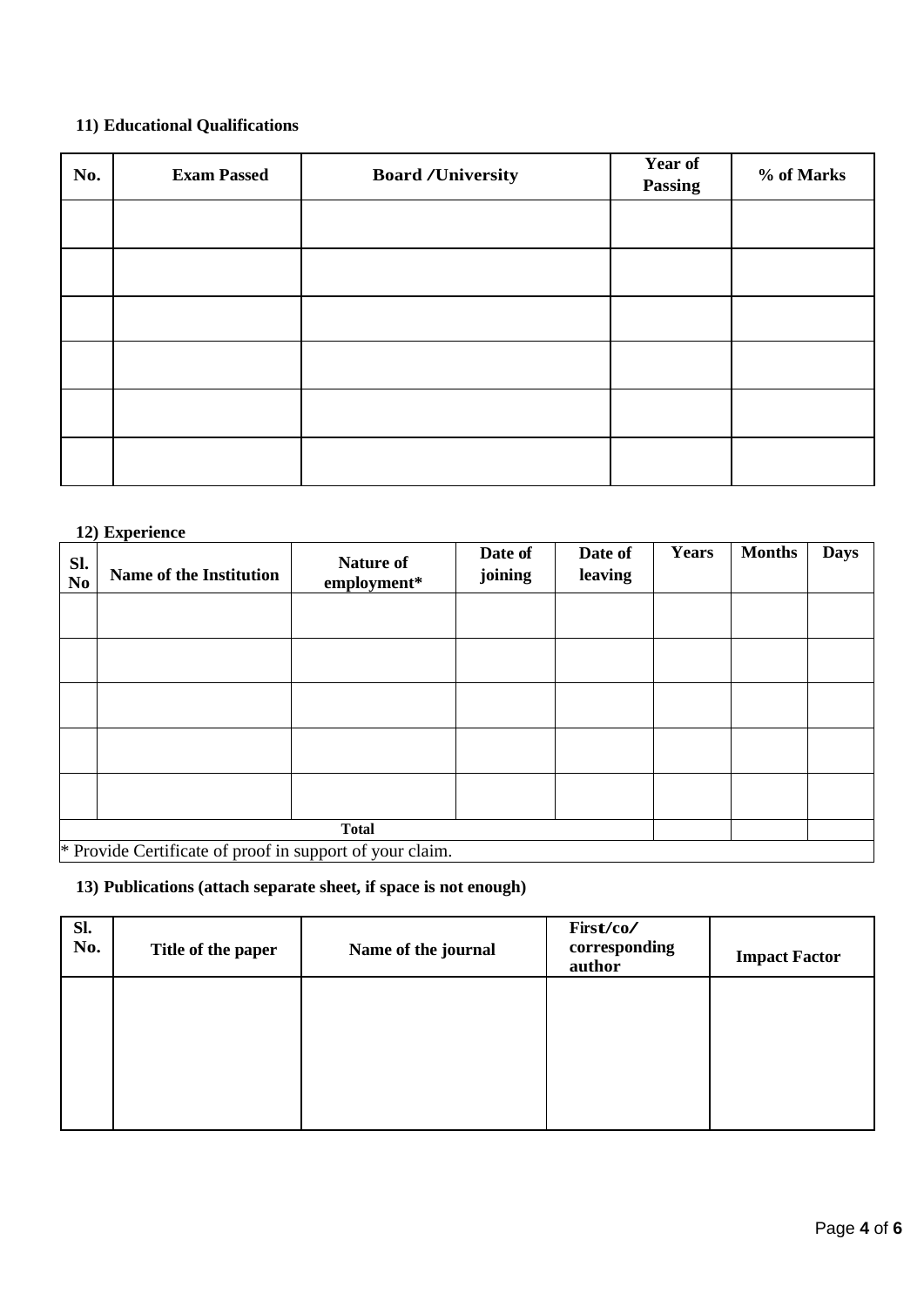#### **14) Books/Chapter (attach separate sheet, if space is not enough)**

| SI.<br>No. | <b>Title of the Book</b> | <b>ISBN</b> | Role: Author/Editor etc. |
|------------|--------------------------|-------------|--------------------------|
|            |                          |             |                          |
|            |                          |             |                          |
|            |                          |             |                          |
|            |                          |             |                          |
|            |                          |             |                          |
|            |                          |             |                          |

# **15) Projects (attach separate sheet, if space is not enough)**

| Sl.No. | Name of the project | <b>Budget (in Rs.)</b> | <b>Funding Agency</b> | Role: PI/Co-PI |
|--------|---------------------|------------------------|-----------------------|----------------|
|        |                     |                        |                       |                |
|        |                     |                        |                       |                |
|        |                     |                        |                       |                |
|        |                     |                        |                       |                |
|        |                     |                        |                       |                |
|        |                     |                        |                       |                |

### **16) Awards (attach separate sheet, if space is not enough)**

| Sl.No. | Name of the award | Type: National/International etc. | Description of the award |
|--------|-------------------|-----------------------------------|--------------------------|
|        |                   |                                   |                          |
|        |                   |                                   |                          |
|        |                   |                                   |                          |
|        |                   |                                   |                          |
|        |                   |                                   |                          |
|        |                   |                                   |                          |
|        |                   |                                   |                          |
|        |                   |                                   |                          |